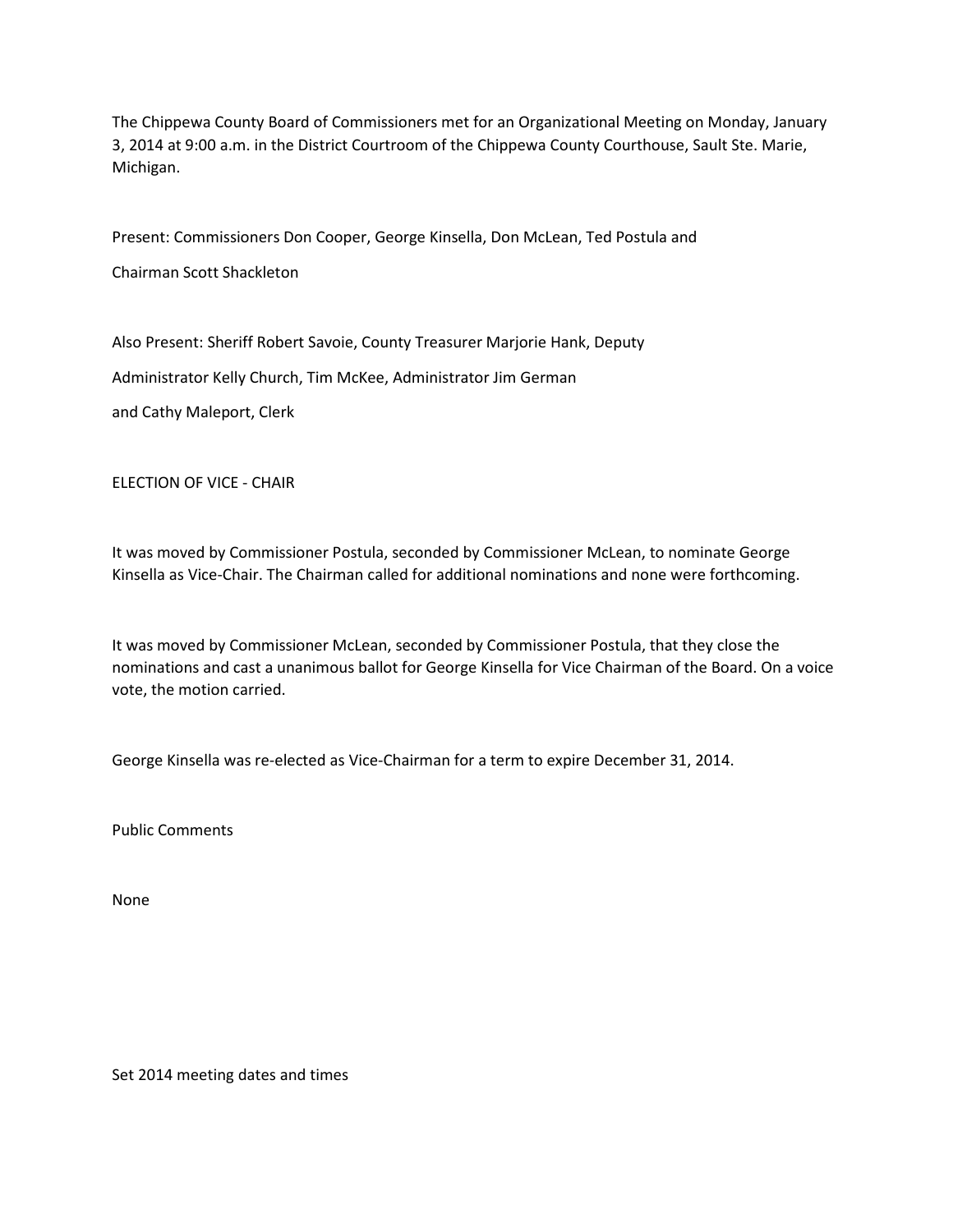It was moved by Commissioner Kinsella, seconded by Commissioner McLean, to adopt the meeting schedule as presented. A discussion followed which included a comparison of attendance for the 2012 County Board Meetings which were held at 6:00 p.m. with the 2013 County Board meetings being held at 2:00 p.m. in the afternoon.

It was moved by Commissioner Cooper, seconded by Commissioner McLean, to amend the original motion and change the regularly scheduled Board meetings from 2:00 p.m. to 6:00 p.m. and keep them on the second Monday of the month. A discussion followed.

On a voice vote:

Yeas: Commissioners Don Cooper, Don McLean

Nays: Commissioners George Kinsella, Ted Postula and Chairman Shackleton

The motion failed by a vote of  $3 - 2$ .

It was moved by Commissioner Postula, seconded by Commissioner Cooper, to amend the original motion and have both Finance Claims and Accounts and County Board Meetings at 4:00 p.m.

On a voice vote:

Yeas: Commissioners Don Cooper, Ted Postula and Don McLean

Nays: Commissioner Kinsella and Chairman Scott Shackleton

The motion carried, with the 2014 County Board Meetings and Finance Claims and Accounts Committee Meetings to be held as follows:

2014 Chippewa County Regular Board Meetings Schedule 4:00 p.m.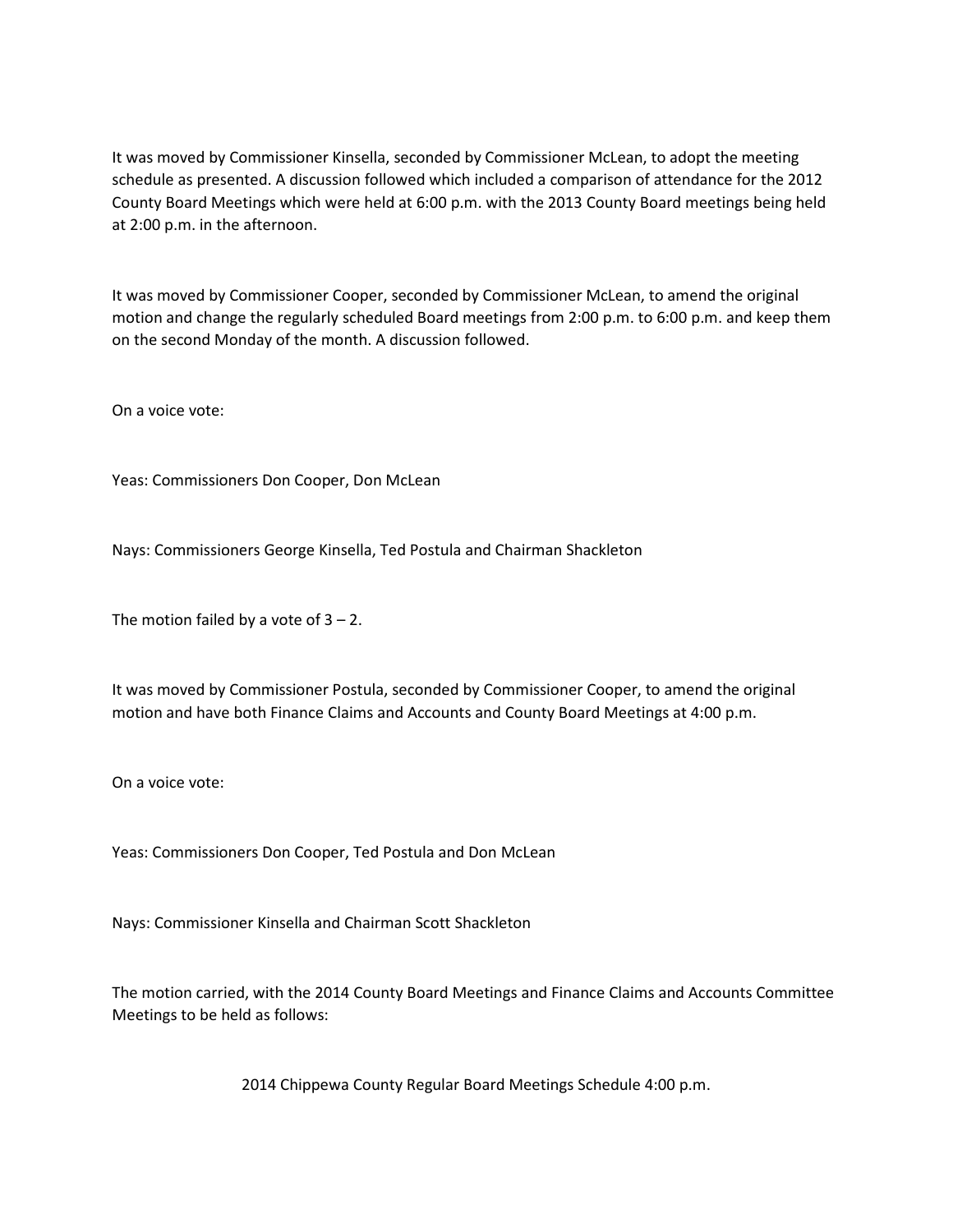February 10, 2014 March 10, 2014 April 14, 2014 May 12, 2014 June 9, 2014 July 14, 2014 August 11, 2014 September 8, 2014 October 13, 2014 November 10, 2014 December 15, 2014 (Third Monday)

2014, Finance, Claims and Accounts Committee Meetings 4:00 p.m.

February 6, 2014 March 6, 2014 April 10, 2014 May 8, 2014 June 5, 2014 July 10, 2014 August 7, 2014 September 4, 2014 October 9, 2014 November 6, 2014

December 11, 2014 (Second Thursday)

It was moved by Commissioner Cooper to have all County Committee meetings at 4:00 p.m. in the afternoon.